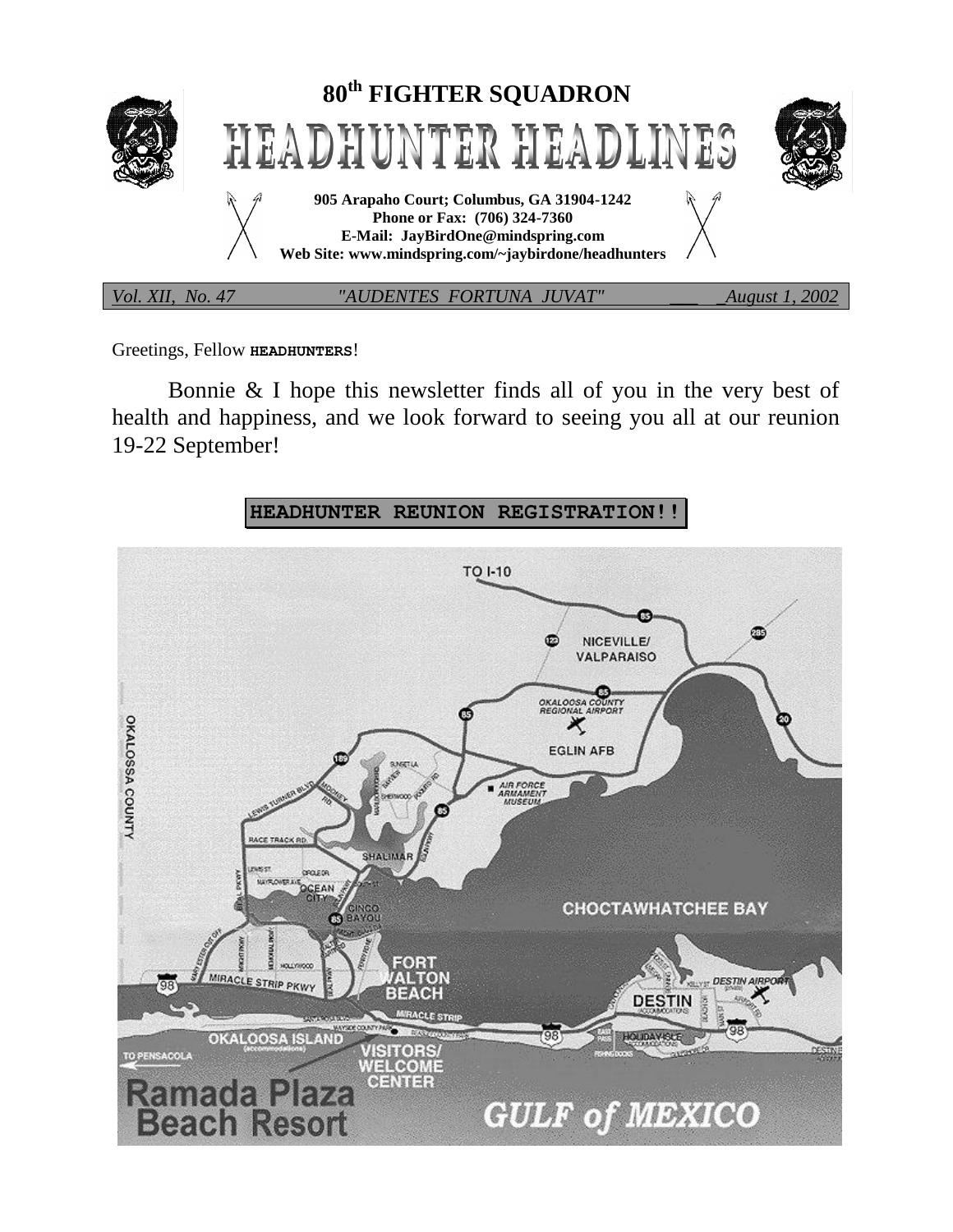kay—this is it—it's registration time for our reunion **19-22 September** at **the Ramada Plaza Beach Resort in Ft Walton Beach, Florida!** Bob Kan and Ed Joyner will be our hosts along with the Oakes', "Diesel" Deano and our new members, the Jones', for this upcoming extravaganza. *O*



*Here's the 3-step Checklist to get ready:*

**1) Make HOTEL Reservations: Call (800) 874-8962** & Refer to **Headhunters** or **80th** 

The beautiful Ramada Plaza Beach Resort that was completely rebuilt 6 months after our last reunion there in April 1995. Hurricane Opal leveled it that October.

**Fighter Squadron** See **www.ramadafwb.com for room details.** Room rates: Standard \$90.00; Courtyard \$100; Poolside \$115; Beach Front \$130. Plus tax.

**2) Carefully fill out and mail in, along with your check, the Reunion Registration Form on Page 11. PLEASE NOTE SHORT SUSPENSE OF 25 AUGUST! Thanks—see you there!**

**3) Pack your bags, and "come-on down!!"**

Directions: From Interstate 10 take either Exit 4, 10 or 12. Go south to U.S. 98, then take U.S. 98 to Fort Walton Beach. Go over the bridge to the island and the Ramada Plaza Beach Resort will be on the right one mile after the bridge.

Fort Walton Beach is air accessible with scheduled service provided by Delta ASA, Northwest, US Air and AirTran into the Okaloosa Air Terminal. Additional flights are scheduled into Panama City and Pensacola. There are also private plane facilities at the Destin Airport.

### **KOREAN WAR-ERA REQUEST**

my name is Darcy Webber, and I am a family friend of David Ray, who was in the squadron in the Korean War. I have been working with David this summer to make money for my last year in college, and he has been regaling me with interesting stories of his fighting days. I am going to college to be a writer, and I am supposed to do a re-*"H*

search project for a novel in order to graduate next year. I have been racking my brain with ideas on what to research, but nothing seems worthwhile or interesting enough, until I heard some of David's stories. So, I have finally decided that I want to write about the 80th in the Korean War. Could you please send me an updated roster of those who were in the Korean War, and their contact information? It would be very helpful in my endeavor, which I hope will keep these stories alive for years to come. Thank you, Darcy" [Ed note] *please contact Darcy at* **kes\_janeway@hotmail.com**

"Patriotism is not a short and frenzied outburst of emotion but the tranquil and steady dedication of a lifetime." --Adlai E. Stevenson, Jr.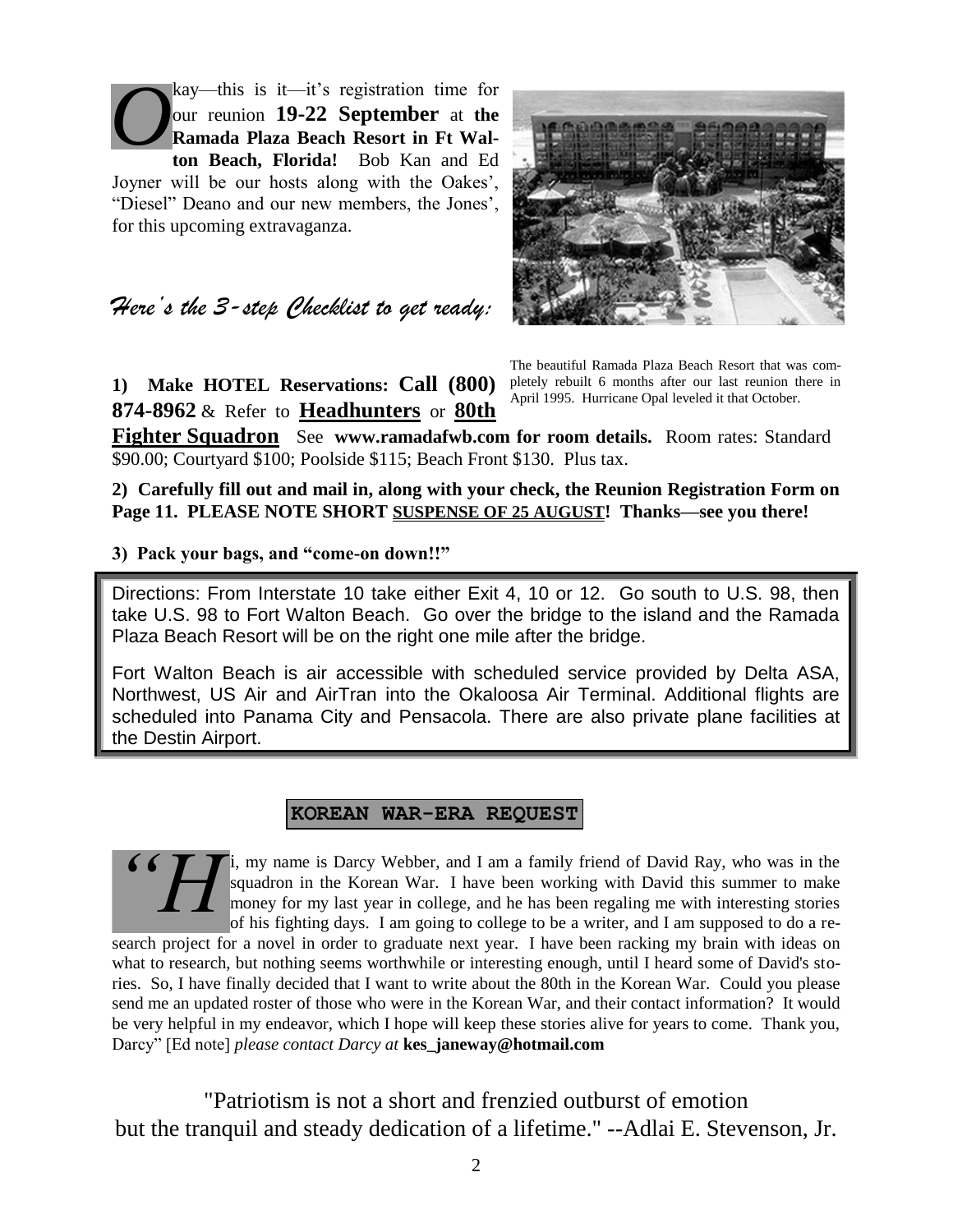'd like to introduce the Headhunters to a forthcoming book from Specialty Press, Inc. which I believe may be of great interest to you: **MiG Alley: Sabres vs. MiGs Over Korea**, written by one of our Korean-era Members, Warren Thompson and David R. McLaren. *I*



This thorough new book relates the intense air battles fought by F-86 *Sabres* and MiG-15s over North Korea's infamous "MiG Alley" during the Korean War. It includes in-depth interviews with F-86 pilots that explain tactics and details of encounters and kills against MiG pilots. It also covers the fighter-bomber version of the Sabre that was operational during the final months of the war.

An **outstanding feature of this book is that it provides a day-by-day running account of MiG versus Sabre air battles and a detailed record of the fate of each and every** *SabreJet* **that served in Korea**. This information cannot be found in any other resource.

This outstanding 10" x 10" hardcover 192-page book, being released this month (August), is packed with 150 beautiful color photos as well as 100 black & white pictures. It has compacked with 150 beautiful color photos as well as 100 black & white pictures. It has complete listings of every MiG kill and our pilots and Sabres that got them. Another list shows each of the 40 Korean War Aces with their totals and date of  $5<sup>th</sup>$  kill. All of these, and the 150 pages of first hand accounts of actual missions throughout the 3-year long War, make it a book you can't put down!

copy of the book will be available in the Hospitality Room at our reunion to thumb through A copy of the book will be available in the Hospitality Root along with flyers on how to order. Check it out—a must!

# **FLYABLE P-**38 **PAINTING PROJECT**

he Planes of Fame Air Museum in Chino, CA has one of only 5 flyable P-38s in existence, of which only this one and one other fly regularly. One of our fellow LTM Headhunters, Chris "Zippo" Fahey, flies with the Museum, and is checked out in many of their vintage The Planes of Fame Air Museum in Chino, CA has one of only 5 flyable P-38s in existence, of which only this one and one other fly regularly. One of our fellow LTM Headhunters, Chris "Zippo" Fahey, flies with the Museum, an when the P-38J will be repainted. Our *80th Fighter Squadron Headhunters Association* raised \$3,738 toward this paint project. With much of the paint being donated through Zippo's contacts, it should look great in its new Headhunter colors! Stay tuned for more details and photos in later newsletters.

Please check their web site at **www.planesoffame.org** for details of their organization.

Guns do in fact kill--that's what makes them such a deterrent.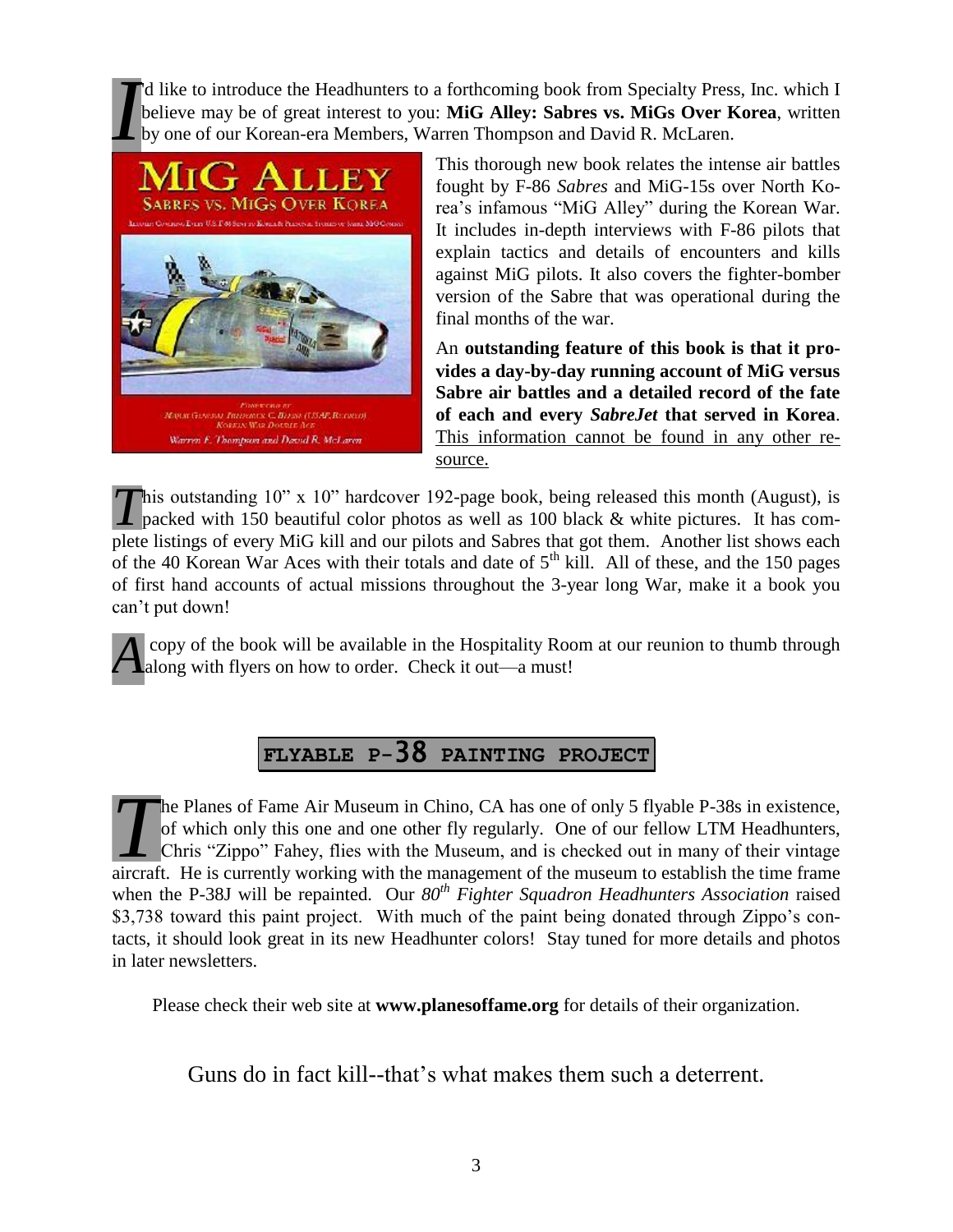

"Don't you think you're rushing things a little—the Headhunter reunion isn't for another 49 days!!"

### **WELCOME TO OUR NEW MEMBERS!**

t gives us great pleasure to welcome these **6 new members** to our ranks for the **first time** (in the order of "signing up" since 1 June). **Equally rewarding** are the **many** members who have **rejoined** after 1, 2, 3, 4, 5, 6, 7, 8, 9 or even 10 years absence! **Welcome back to all!** t gives us great pleasure to welcome these **6 new members** to our ranks for the order of "signing up" since 1 June). **Equally rewarding** are the **ma** have **rejoined** after 1, 2, 3, 4, 5, 6, 7, 8, 9 or even 10 years absence

## **Here is the roll call of our new members:**



Maj Gen Henry G. Thorne (Korea/LTM) S/Sgt Kirk R. Monson (52-53/LTM) CDR Gregory J. Shebest (74-75) Col Phil M. Ruhlman (01-02) Col Robert D. O'Dell (73-74) Capt John E. Vargas (02-03)

*F* riends of yours? You bet!! Look 'em up in your new Master Roster Change and/or Master E-mail & Fax List Change (enclosed), give 'em a call, write 'em a and/or Master E-mail & Fax List Change (enclosed), give 'em a call, write 'em a letter, or beam an e-mail message over to them. Or better yet, ask them to meet you at the **next reunion in Ft Walton Beach 19-22 September!** Great to have you all in

formation—and what a super one it is!! Do you have **Headhunter** friends that aren't members? If so, please let me have their addresses, and I'll send a "Please Join Us" letter to them**. How about all of our active duty JUVATS in the 80th today? Cleared to join up, Y**'**all!!** See your *SNACKO* for **Member Information Forms** and **mailing envelopes**—**Thank you!**

Flying the airplane is more important than radioing your plight to a person on the ground incapable of understanding it or doing anything about it.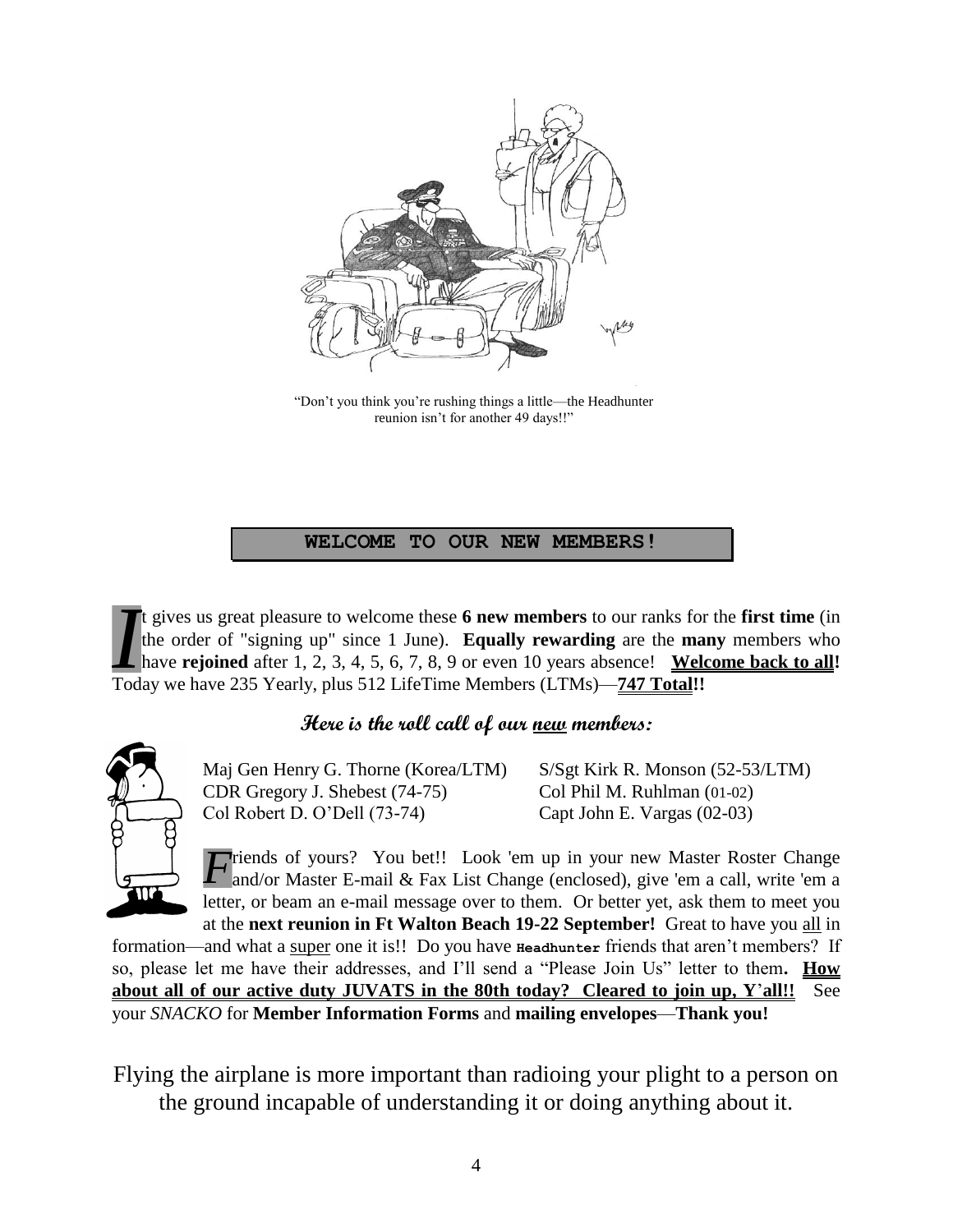**etter received 26 June**: "Enclosed is a check to renew my membership for another year. How much I look forward to receiving the "Headhunter Headlines." I flew the F-86E & F in Korea with the  $80^{th}$  Fighter Bomber Squadron. I am afraid my "Wings" are being clipped somewhat. May  $20^{th}$  I was diagnosed with Leukemia! I am now under a Chemo program but hope and pray this disease will be licked giving me a few more years yet. Sorry, I cannot be "On the Beach" in September *L*



with you all this time. I look forward to better days ahead. Keep up the good work. You are MUCH appreciated!! [signed] Lt Col Verlin B. Tranter" [Ed note] *We all hope and pray you'll be in full remission and back to full "OR" Status soonest!! We'll see you at the next reunion after this one!*

**-mail received 1 July:** "Dear Col. Riedel, Just a note of *Thanks* to let you know that the *E*-mail received 1 July: "Dear Col. Riedel, Just a note of *Thanks* to let you know that the Anderson family have received the copies of the June 1, 2002 Headhunter Newsletter. I appreciate not only the extra copies for us, but also for the wonderful tribute to our Dad. He was a very special man who we miss very much. Hope you all have a wonderful reunion in September. Thank you again for all your kindness. All the Best, Shanon (Anderson) Bender"

**-mail received 6 July:** "Col. Riedel, my wife, Audrey Edwards, has a new book available **E**-mail received 6 July: "Col. Riedel, my wife, Audrey Edwards, has a new book availation was a mazon.com & barnesandnoble.com or from the publisher at 1-888-542-BOOK. Title:

*"Emil Holzhauer: The Portrait of an Artist"* This biography recounts the discrimination and abuse aimed at a German in America during World Wars I and II, and it highlights the trauma many innocent Arab Americans are facing today following "9-11."

Holzhauer, a poor German immigrant in l906, served in the American Army against his own countrymen, but his fellow soldiers labeled him a spy and treated him accordingly. Eventually his genius as a painter was recognized and rewarded, and his work still graces the walls of prestigious museums across the USA (Whitney in NYC: Institute of Art in Chicago, Atlanta High, Los Angeles, Maine, etc). Still, calloused minds raved against him because of his German heritage, and hundreds of his paintings were destroyed by the FBI during World War II even as he painted America and its people with warmth and sympathy.

Audrey was Holzhauer's friend and neighbor for over twenty years. She felt compelled to write his story in hopes it would inspire others, as it has her, to overcome obstacles and setbacks life hands us all.

The book will move you, anger you, and ultimately amaze you. We would both take pride in knowing fellow Headhunters have read it. Thanks, Col. Edward E. Nowogroski (Nogo)

**F**-mail received 6 July: This article was sent in by Buster McGee from *The Colorado* Springs Gazette: "Tow pilot likely had heart attack before crash, By John Diedrich. The *Springs Gazette*: "Tow pilot likely had heart attack before crash, By John Diedrich. The glider tow pilot who died in a crash at the Air Force Academy in April likely suffered a heart attack before the plane went down, according to the autopsy report released Tuesday. Paul Vogel, 72, a civilian, died April 26 of head and neck injuries, according to the autopsy done by the El Paso County Coroner's Office. The death was ruled an accident. Vogel was pulling a glider with two cadets when his Piper Cub suddenly dove, pulling the glider down with it. The towrope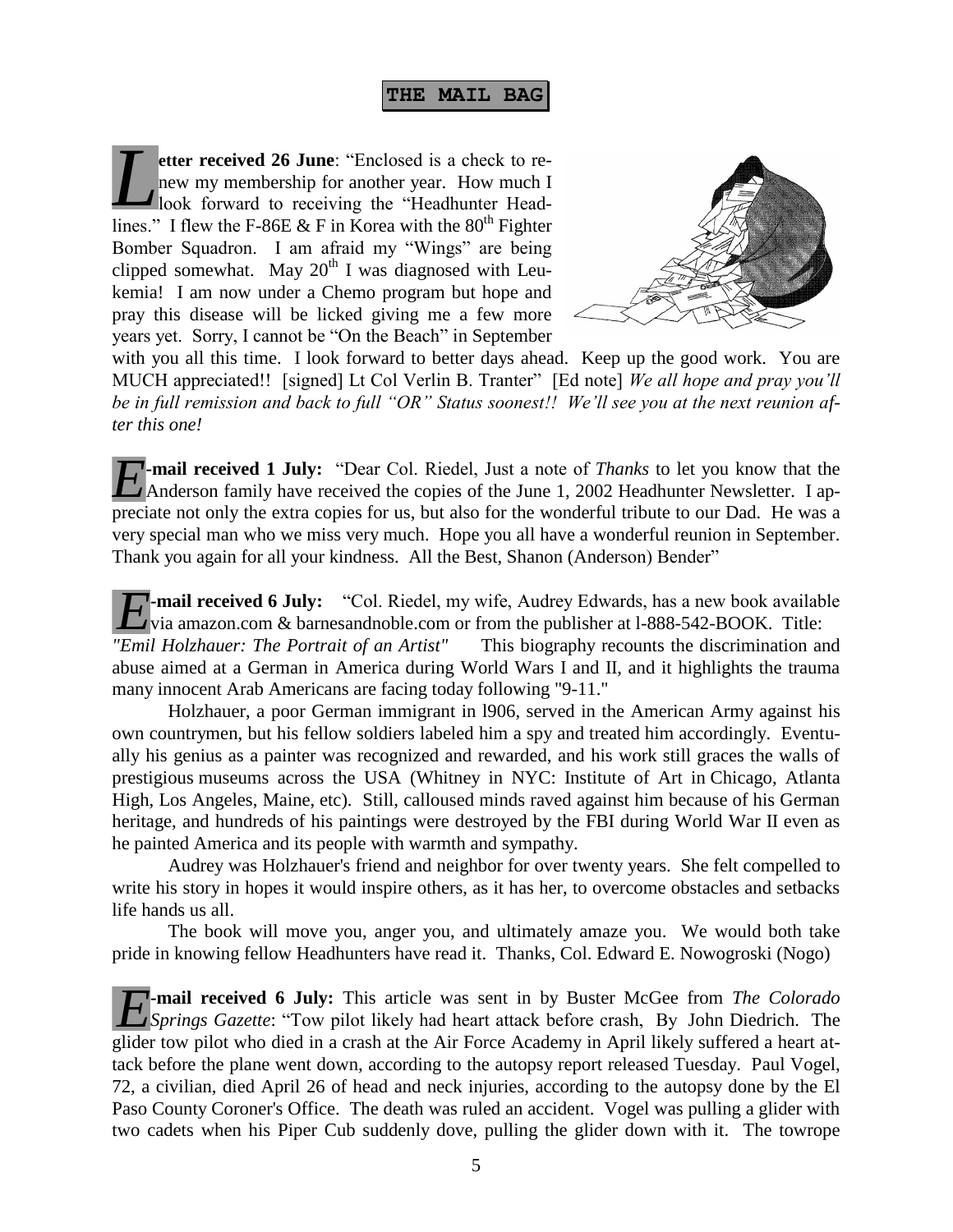snapped and Vogel's plane barreled into the ground. The glider landed safely. A few days after the crash, the coroner's office said there were no obvious signs of a heart attack. But closer tests showed Vogel probably had a heart attack. The report said it is common for such obvious signs of a heart attack to be missing, especially when the victim is burned. "The likelihood is high that (Vogel) did suffer some sort of cardiac event which, while not immediately fatal, did so incapacitate him that he was unable to control the plane or to even use his radio to alert anyone," the report said. Vogel had open-heart surgery in December 2000 and had been cleared to fly, the report said. Tow pilots must pass annual physical exams, according to an official with Doss Aviation, the private company that has the glider tow plane contract. The autopsy found no sign of alcohol or drug use. Arnold Scott, the investigator for the National Transportation Safety Board, said the cause of the crash still is under investigation, though he has ruled out engine malfunction. Posted July 5, 2002." [Ed note] *Paul was never a member of our Association, but he served in the 80th during the Vietnam time period. Our sincere condolences go out to his family.* 

*T*-mail received 6 July: This message was also received by and sent in by Buster McGee: **E** mail received 6 July: This message was also received by and sent in by Buster McGee:<br>
"Paul was towing a student cadet with a female cadet IP in the backseat. They were in their first turn west from downwind, approximately 400-500' AGL, as the terrain rises towards the mountains. The glider got high and too far to the outside of the turn, creating side loads on the rope and binding the releases on both the tow plane and the glider. This stalled the tow plane out, and he pitched abruptly nose down almost vertical, according to witnesses, and went in before he could recover. The plane's attitude on impact was about 30-degrees nose down, suggesting that Paul tried to pull out, but had insufficient altitude to recover. The student tried to release, but the rope wouldn't release due to the side loads, and the glider then pulled up sharply, breaking the rope. This further aggravated the situation for the tow plane. Keep in mind this all happened fast, I know, because I had this happen to me, but fortunately I had enough altitude to recover, and both releases worked and the rope fell to the ground. I didn't even have time to make a call on the radio to the glider until "after the fact". Also, keep in mind the above account represents the consensus of tow pilots' opinions and is not official. The NTSB is still investigating this accident. The coroner thinks Paul had a heart attack, after first ruling in the autopsy that he didn't. Paul did have open-heart surgery over a year ago, but got back on flying status. He was in good shape and very athletic, but, of course, it's possible. We (the tow pilots) don't buy this theory of a medical incapacitation, since there is strong evidence that Paul tried to recover. We believe the glider brought him down. We will have to wait and see what the NTSB's findings come up with. As a side note, there has been a lot of emphasis here at the Academy since the accident for the IP's to stay in limits and not do maneuvers such as "boxing the wash" and "slack rope" until we have at least 1,000' AGL. Finally, I am trying to be objective and openminded about this, even though Paul was a good friend of 30 years and one of the best pilots I know (he had two combat tours in Vietnam, with over 500 missions). One lesson is obvious: Even a Piper Cub can bite you! I hope this information is helpful, Joe, and feel free to share it with CAP tow pilots and glider pilots with the understanding that this is only our opinion, not the final word."

**-mail received 15 July:** "Jaybird - Thanks for the intro, and I'm happy to join the organi-*E*-mail received 15 July: "Jaybird - Thanks for the intro, and I'm happy to join the organization. My mailing address is: Bob O'Dell; PSC 2 BOX 7903; APO AE 09012. By way of background, I got my wings in '70, F-4 checkout at Luke, one year at Holloman, then straight to the Kun in 73. While at Holloman, I went TDY to SEA where I flew combat. As a Juvat, I played guitar and sang songs with Mike Rundle who wrote many great Juvat songs. I continued flying the F-4 until transitioning to the F-16 in '86. I commanded the 309 TFS at Homestead and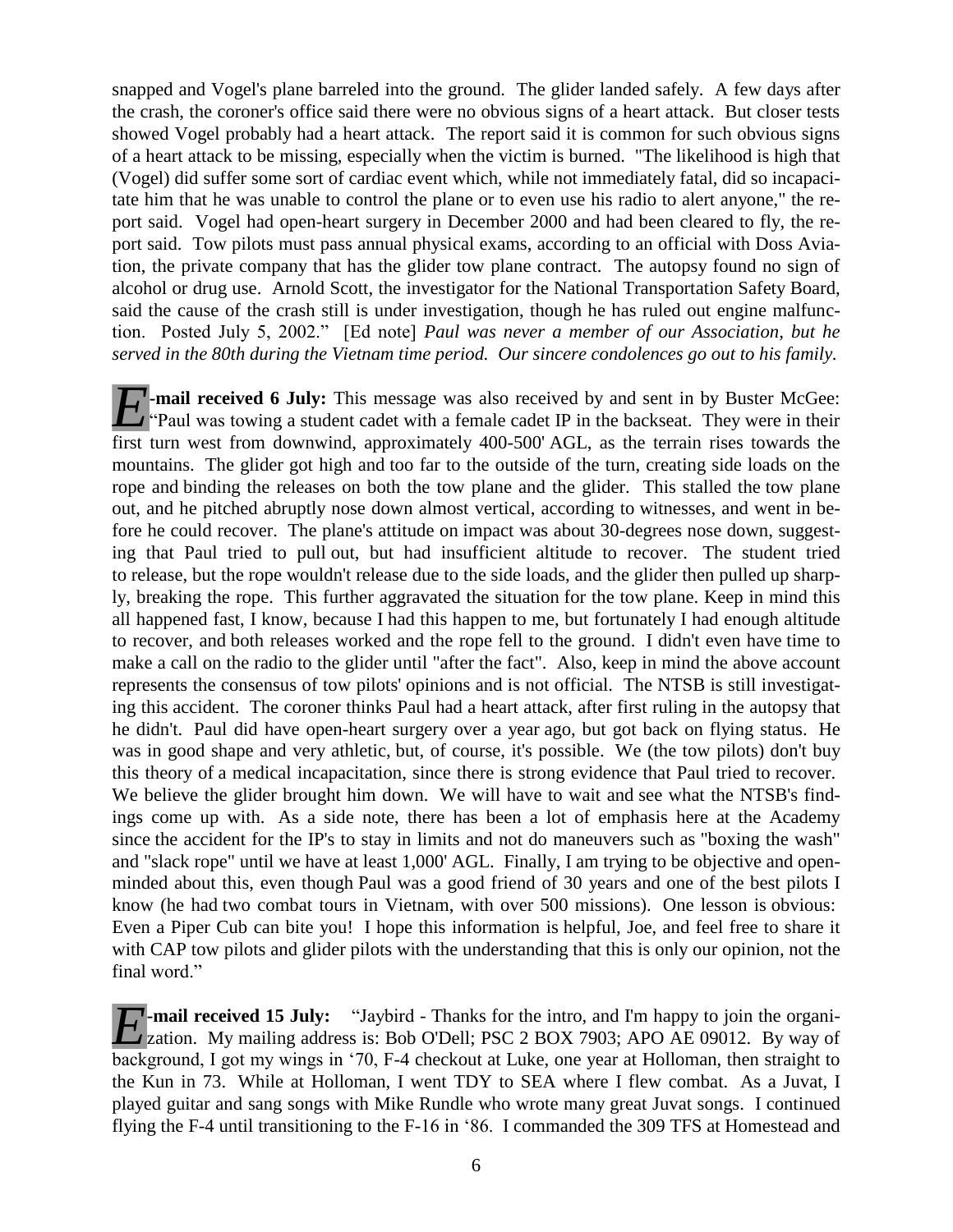then came over to USAFE in '92 where I filled a number of staff positions as a colonel. I retired in Sep '97 and helped a friend start up the contractor-provided academic instruction program at the Nellis Weapons School. I was the F-16 Subject Matter Expert for the company. Did that for a couple of years before taking this rated civilian position at HQ USAFE. I am currently the Chief of Combat Air Force and Munitions Requirements. I look forward to joining the Juvats and participating in the reunions. [signed]- Harlow" [Ed note] *Colonel O'Dell had been on our Master Roster for many years, but we didn't have a current address for him; therefore, we couldn't contact him. On 13 July, we received a posting from him for our Member List on our web site. The rest, as they say, is history! Thanks for joining up, Harlow, and welcome to our Association!*

### **LATEST INTELLIGENCE FROM AROUND THE WORLD!**

ur highly reliable sources in strategically placed key positions around the globe have informed us that many of the Headhunters from JayBird's Class of '79-'80 at the Kun may attend the reunion. Sure hope this isn't just a rumor! *O*

lso our deep undercover moles in clandestine positions in highly sensitive areas have reported to us that Col Dennis Rea, Vice Commander of  $\overline{\text{the 56}}$ <sup>th</sup> Fighter Wing at Luke AFB, in Phoenix, just passed the 3000 hours mark in the F-16 *Viper* a few weeks ago. Congratulations go out to Col Rea—that's a lot of hours in a single-seat, single-engine fighter. *A*



### **HEADHUNTER STORE!!**

t's that time again! Time to get the items you need for the reunion—only 45 days away! Wear/use them proudly—not just at the reunions, but wherever you go! It's a great way to find other **HEADHUNTERS,** too! Unless purchased at a reunion, a small fee of **\$4 should be a** added for postage to all orders (unless otherwise noted)—I'll take care of the "handling!"<br>**A** find other **EXDHUNTERS**, too! Unless purchased at a reunion, a small fee of \$4 she added for postage to all orders (unless

| Curious to see what these items look like? Check them out on our Web Site STORE Page! |  |  |
|---------------------------------------------------------------------------------------|--|--|
|                                                                                       |  |  |

| Blazer Emblem (men's or ladies)   | \$35             | Golf Shirt (specify size)     | \$29 |
|-----------------------------------|------------------|-------------------------------|------|
|                                   |                  |                               |      |
| Squadron Unique Tie               | \$30             | T Shirt (specify size)        | \$16 |
| Ladies Floppy Bow (matches tie)   | \$30             | Squadron F-16 Litho Print     | \$20 |
| Sq "Nickel" Coin or Keychain      | $\frac{1}{2}$    | White Hat                     | \$10 |
| *Personalized Sq coffee mug       | \$20             | <b>Black Hat</b>              | \$10 |
| *Personalized Sq beer stein       | \$23             | ***Squadron Bolo Tie          | \$10 |
| *Mug & Stein set as above         | \$40             | Korean-era Sq Patch           | \$5  |
| Squadron Logo Golf Balls (sleeve) | \$10             | Vietnam-era Sq Patch          | \$5  |
| **Personalized Sq beer mug        | \$25             | <b>Current Squadron Patch</b> | \$5  |
| Headhunter Tattoos (fun!)         | $2$ for a $\$$ 1 | Lapel Pin/Tie Tack            | \$3  |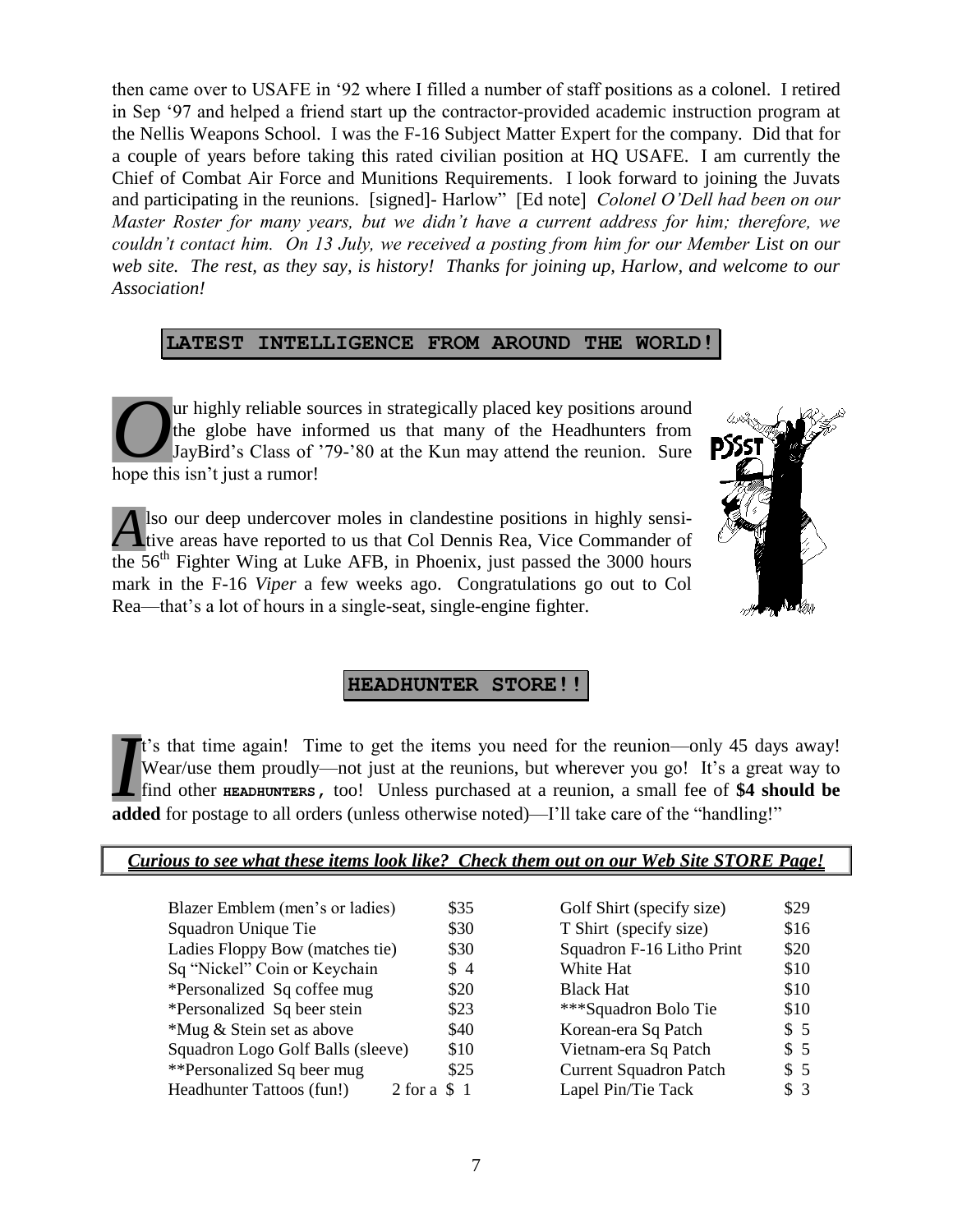\* Please include **name and/or callsign** desired on your mug/stein (up to 20 letters), and **right/left** handed with your order. **Unless otherwise stated**, the Squadron logo & your first name in Old English will be on the front (handle left for right-handed drinker), and an F-16 will be on the back.

\*\* Large 25oz mug is beautiful **etched glass**. Please indicate **Squadron logo** or our **Association logo** desired, choice of **P-39, P-38, P-51, F-80, F-86, F-84, F-100, F-105, F-4, or F-16,** and include **name and/or callsign in** "**HEADHUNTER**" **or standard bold font,** and **right/left** handed, with your order. **Personal markings** (tail number/markings, aerial victories, etc.) available. Other aircraft may be available. Please call for quote.

Please send check to **"The Headhunters"; 905 Arapaho Ct; Columbus, GA 31904-1242**. Please don't forget **\$4 postage** on all orders (accept patches, coins, tattoos, & lapel pin—please add \$1.)

### **\*\*\* HEADHUNTER BOLO TIE** by Chuck Baisden \*\*\*

These **handmade** bolo ties, finely crafted from Montana, Colorado, and Wyoming **deer antler**, are truly beautiful. Of course, each one is slightly different, but they measure approximately 1" wide x 2" long x 3/8" thick, and have our **Headhunter** logo on the front. The tie string is olive drab nylon parachute cord with .30 cal copper bullets at the two ends. **The price of \$10 includes shipping**. They come with a **100% satisfaction guarantee**--if you don't like it, send it back for a full refund. **Please place your order directly with Chuck at (912) 897-1714** for these unique **Headhunter** gifts!!

**Fighter pilot songs** (Rated PG) on professional CDs and/or tapes are available from World-renowned military songwriter and balladeer, and fellow **HEADHUNTER**, Dick Jonas. Contact him at: Erosonic; 2001 Mountain View Glen; Ft Mojave, AZ 86426-8833.

*Vipers in the Storm* by another of our **HEADHUNTERS**, Capt Keith "Rosey" Rosenkranz. His personal adventures flying F-16's in Desert Storm. Great book! Order direct from Rosey at (817) 706-8660.

*Thud Ridge* and *Going Downtown*—two great books by our own **Headhunter** Col Jack Broughton, now in reprint. They both contain outstanding Vietnam air war coverage—and the politics behind it. Order direct from Col Broughton: (949) 859-9087

*Dreams Of Aces—*a super good book from **Double Jet Ace** and fellow **Headhunter** Col Hal Fischer. Outstanding personal account of his **two tours in Korea**, and his experiences as a **POW in China until 1955** (two years after the War "ended") after being **shot down** on his 70<sup>th</sup> mission of  $2^{nd}$  tour. Also includes **another tour in Vietnam** and 27 photos. Book & mailing is \$25. For a personalized signed copy, contact our Member, Penny Wilson at: pennywilson@compuserve.com or Penny Wilson; PO Box 856; Glen Rose, Texas 76043

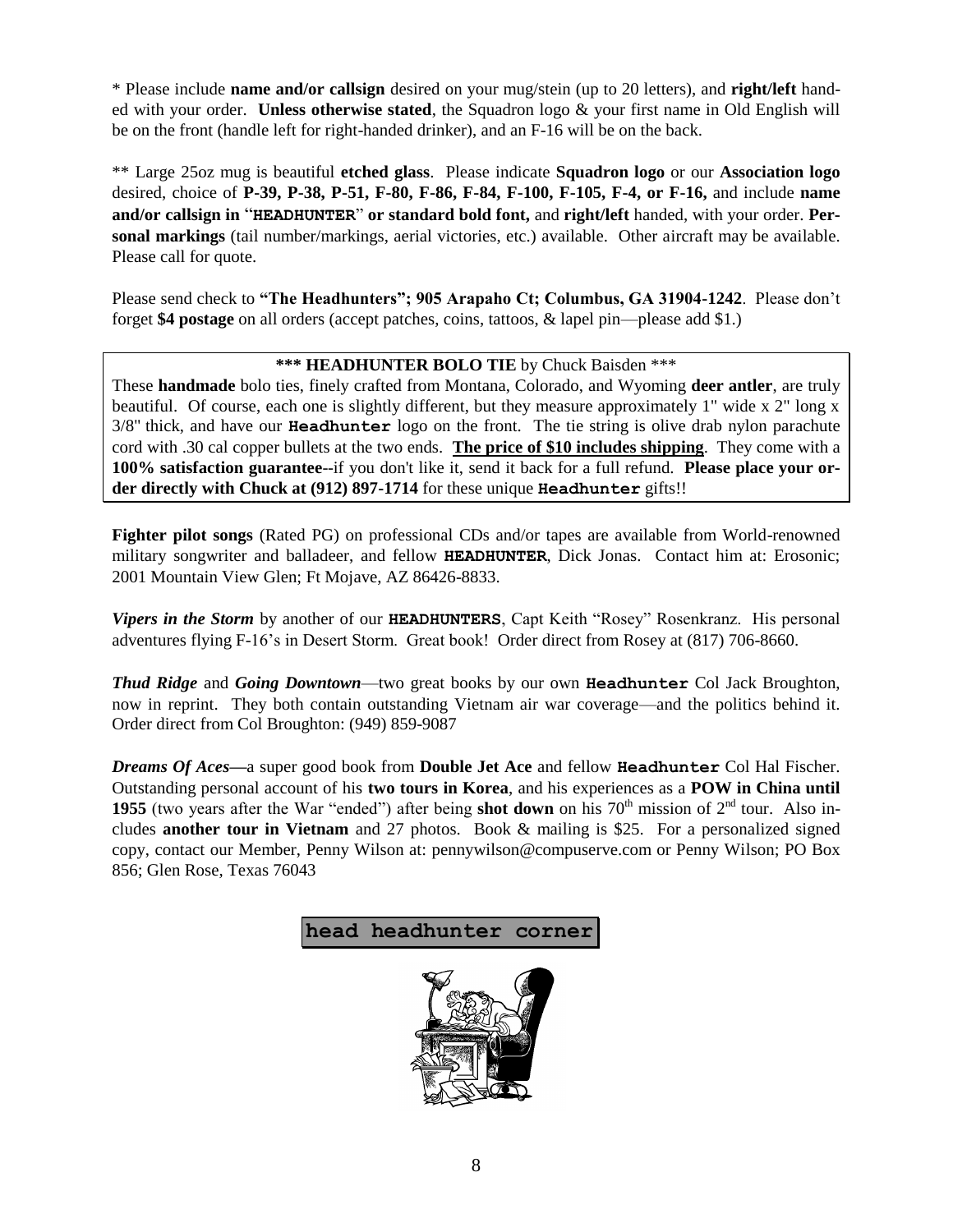

e all hope that none of our members were caught up in the devastating fires in Colorado, Arizona, and California—and others around the Country.

you remember back in the 1 September 2001 newsletter (with the 8 Thud drivers on the front page), If you remember back in the 1 September 2001 newsletter (with the 8 Thud drivers on the front page), we ended the  $2000 - 2001$  membership year with 868 total members. We also said that our membership peaks on 30 June—the end of the year—and to watch as we surpass 868 by this June 30. Well, as of 30 June, the end of our 2001 – 2002 membership year, we had 401 Yearly Members and 508 LTMs for a total of 909 active members. We have now dropped off again to 747 (as of 21 July) as we wait for the Yearly Members to renew their dues. At this time of year, we get about 4-5 renewals per day. Watch as we aim for 950 by next June  $30<sup>th</sup>$ !

**D**onnie and I look forward to seeing you all at our reunion next month. It will be outstanding, as usu**b** *B* onnie and I look forward to seeing you all at our reunion next month. It will be outstanding, as usu-<br>al! Please fill out the **Reunion Registration Form on Page 11** and mail in ASAP—**SHORT SUSPENSE OF 25 AUGUST!** Thanks—see you there!

# THE STORK CORNER!



We take great pride in announcing the birth of the world's youngest **HEADHUNTERS!** 

apt Tom "Astro" and Janine Casey are very proud to announce the birth of their new baby girl, Alaina Rose Casey. She weighed in at 7lbs 1oz and was 20" long. She was born at 0802 on 13 May 2002 from a planned C-section. Mommy and baby Alaina are both apt Tom "Astro" and Janine Casey are very proud to announce the by girl, Alaina Rose Casey. She weighed in at 7lbs 1oz and was 20 at 0802 on 13 May 2002 from a planned C-section. Mommy and doing great, as well as sister La

Congratulations to Tom & Janine on their new wing-person!

**Faj Jeff 'Jethro' & Kelly Schroeder are proud to finally announce the arrival of their** <sup>66</sup> *M* aj Jeff 'Jethro' & Kelly Schroeder are proud to finally announce the arrival of their new baby girl! Brooke Nicole Schroeder made her touchdown on June 9th @ 0935 after 30 hours in the holding pattern. Her landing gross weight was 7 lb 12 oz, with a wingspan of 21 7/8". Lots of dark hair thanks to her daddy! Ashley is very excited and fulfilling her role as a wonderful big sister! Mom and baby are healthy, happy and tired. We are happy to finally have the four-ship we've always wanted. Pictures coming soon. Love, Jethro, Kelly and Ashley," was the e-mail on 11 June!

Congratulations to Jeff & Kelly on their new wing-person!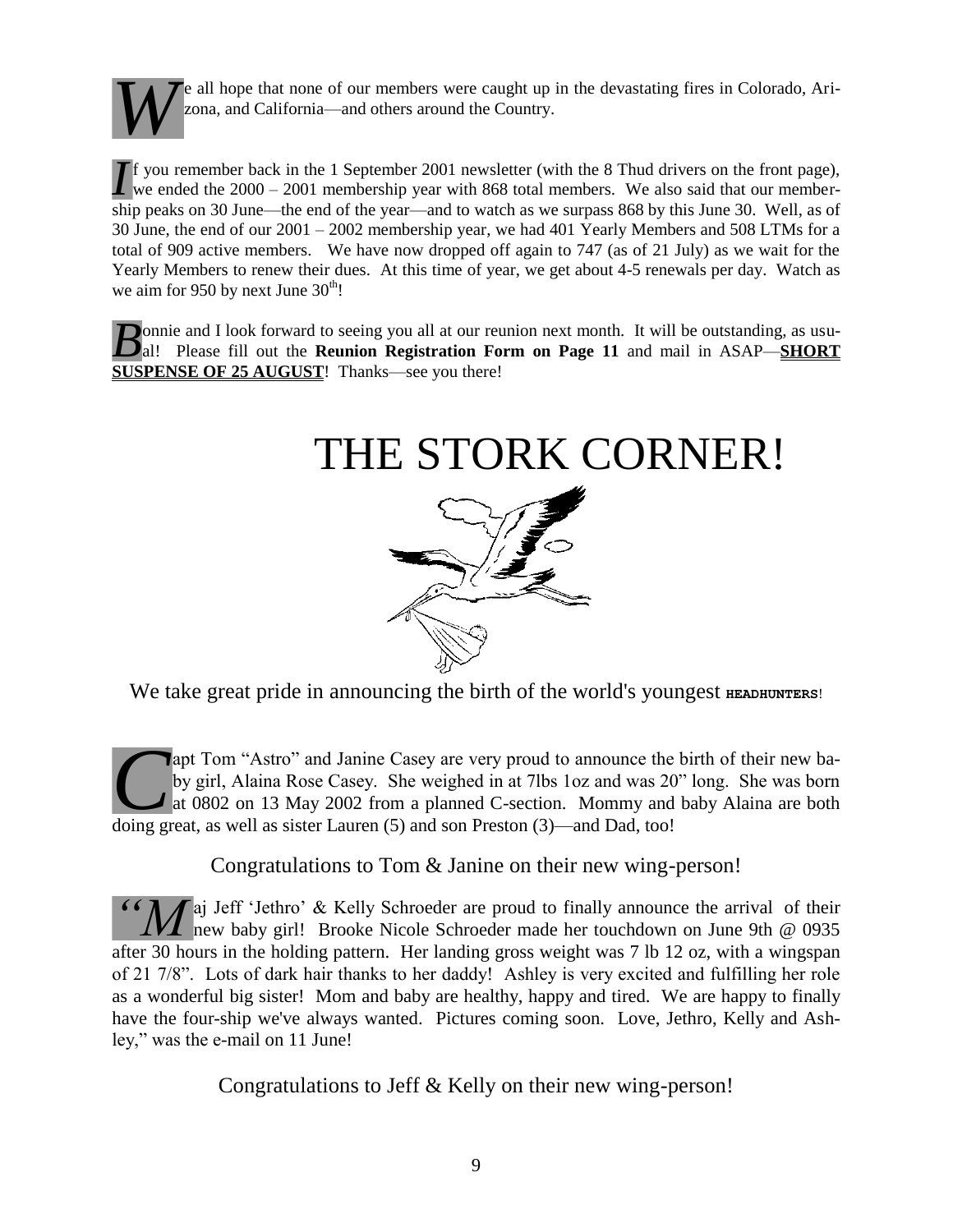#### **HEADHUNTERS AT REST**

ast, but certainly not least, we would like to take this opportunity to pass on to all members the names of those **HEADHUNTERS**, who we know of, that have made their last takeoff in this lifetime since our last newsletter. L

| <b>Headhunter</b>           | Time in 80th   | <b>Last Takeoff</b> |
|-----------------------------|----------------|---------------------|
| Paul E. Vogel               | <b>Vietnam</b> | 26 Apr 2002         |
| <b>Col Richard Czarnota</b> | <b>Vietnam</b> | 25 Jun 2002         |

**-mail received 3 July:** "Dick Czarnota, an F-4 era 80th TFS jock, died suddenly of a heart attack last week while on a cruise with his family to Alaska. Dick was a good friend, a top-A attack last week while on a cruise with his family to Alaska. Dick was a good friend, a topnotch pilot, and a dedicated family man. He was captain and leading scorer on the AF Academy football team in '64. Dick had recently retired to his dream home in South Carolina with his wife Ellen. He was one of the best. Here is a link to his obit:

<http://detnews.com/2002/obituaries/0207/03/b02-526752.htm>[signed] Dave Albinson surfisher@aol.com" [Ed note] *Unfortunately Dick was never a member of our Association, but our sincere condolences go out to his wife, Ellen, and his family. Dick flew 188 missions in Vietnam. He was 58.*

n behalf of the entire Squadron, we wish to officially pass on to these families our deepest sympathies and sincere gratitude for the outstanding contribution each of these individuals made to the Squadron and our Country. May they rest in peace and forever soar with the Eagles. O

## **May God bless and keep them in His Flight forever.**



\*\*\*\*\*\*\*\*\*\*\*\*\*\*\*\*\*\*\*\*\*\*\*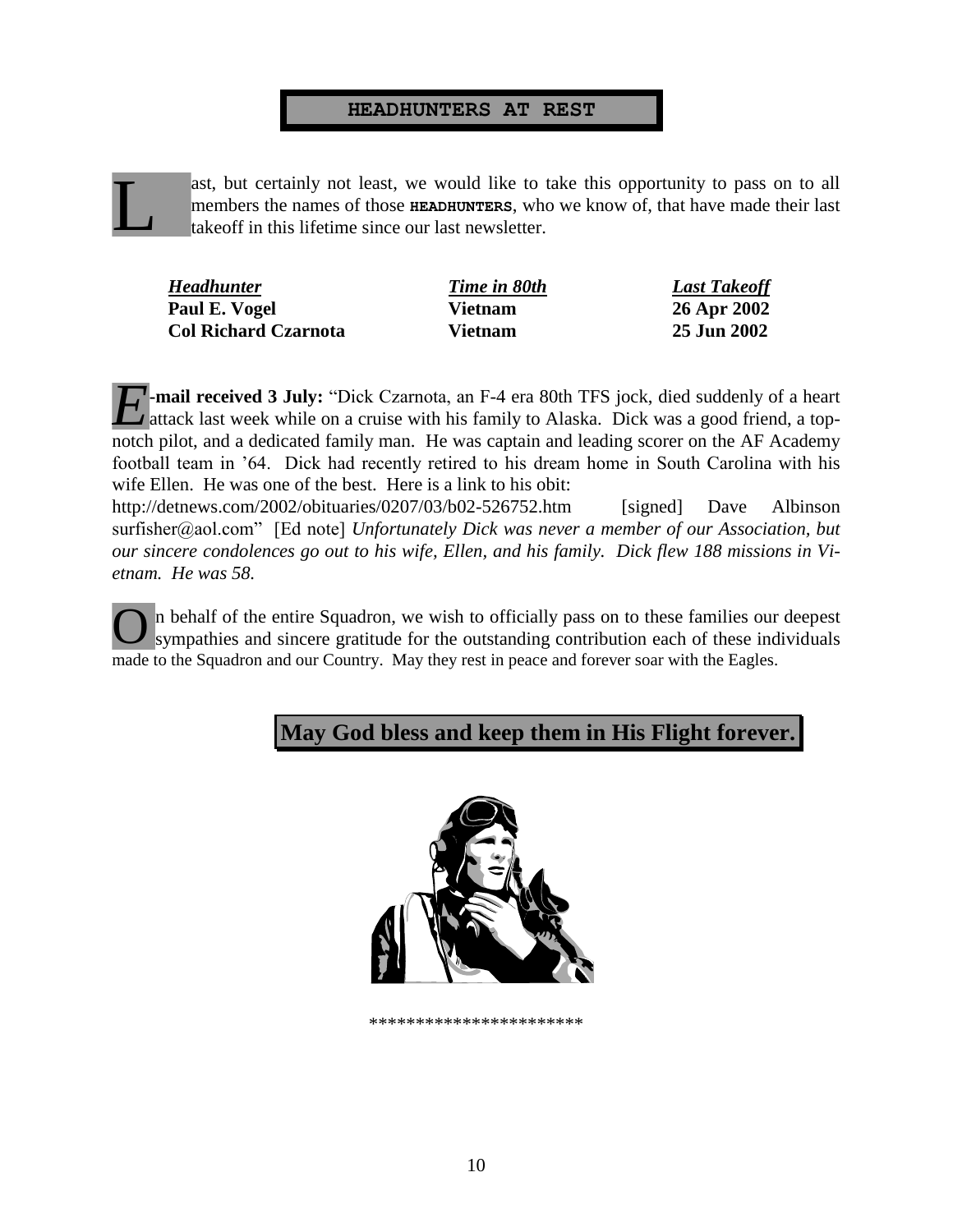### The next *HEADHUNTER HEADLINES* will be dated 1 November 2002

The *Headhunter Headlines* is the official newsletter of the *80th Fighter Squadron Headhunters Association, Inc*., a non-profit, tax exempt War Veterans' Organization. Copyright 1999 - 2002, all rights reserved.









Labor Day – 2 September First Day of Fall – 23 September Columbus Day -- 14 October Halloween – 31 October

# SEE YOU ALL "ON THE BEACH" in 49 days!!





Col Jay E. "JayBird" Riedel, USAF (Ret) **The** "**Head Headhunter**"





 80th Fighter Squadron **"HEADHUNTERS"** 905 Arapaho Ct Columbus, GA 31904

## **RETURN SERVICE REQUESTED**

 **FIRST CLASS**